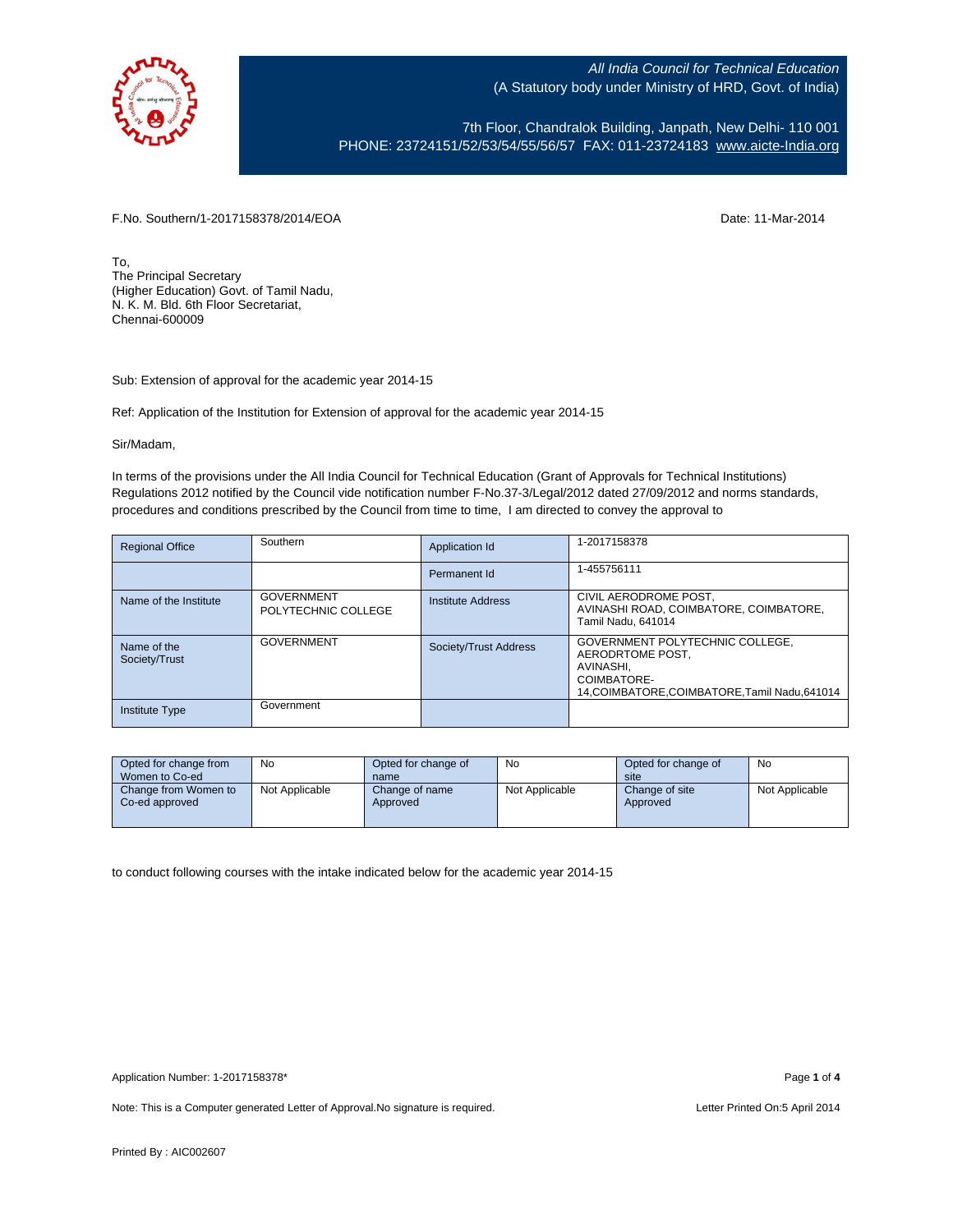

7th Floor, Chandralok Building, Janpath, New Delhi- 110 001 PHONE: 23724151/52/53/54/55/56/57 FAX: 011-23724183 [www.aicte-India.org](http://www.aicte-india.org/)

| Application Id: 1-2017158378                   |           | Course         |                                                                   | <b>Affiliating Body</b>    |                                                          |                |                              |                     |                     |
|------------------------------------------------|-----------|----------------|-------------------------------------------------------------------|----------------------------|----------------------------------------------------------|----------------|------------------------------|---------------------|---------------------|
|                                                |           |                |                                                                   |                            |                                                          |                |                              |                     |                     |
| Program                                        | Shift     | Level          |                                                                   | Full/Part Time             |                                                          | Intake 2013-14 | Intake Approved for<br>14-15 | NRI Approval status | PIO Approval status |
| <b>ENGINEERING</b><br>AND<br><b>TECHNOLOGY</b> | 1st Shift | <b>DIPLOMA</b> | <b>CIVIL</b><br><b>ENGINEERING</b>                                | <b>PART</b><br><b>TIME</b> | Directorate of<br>Technical Education,<br>Chennai        | 30             | 30                           | Yes                 | Yes                 |
| <b>ENGINEERING</b><br>AND<br><b>TECHNOLOGY</b> | 1st Shift | <b>DIPLOMA</b> | <b>CIVIL</b><br><b>ENGINEERING</b>                                | <b>FULL</b><br><b>TIME</b> | Directorate of<br><b>Technical Education,</b><br>Chennai | 60             | 60                           | Yes                 | Yes                 |
| <b>ENGINEERING</b><br>AND<br><b>TECHNOLOGY</b> | 1st Shift | <b>DIPLOMA</b> | <b>COMPUTER</b><br><b>ENGINEERING</b>                             | <b>FULL</b><br><b>TIME</b> | Directorate of<br>Technical Education,<br>Chennai        | 60             | 60                           | Yes                 | Yes                 |
| <b>ENGINEERING</b><br>AND<br><b>TECHNOLOGY</b> | 1st Shift | <b>DIPLOMA</b> | <b>ELECTRICAL AND</b><br><b>ELECTRONICS</b><br><b>ENGINEERING</b> | <b>FULL</b><br><b>TIME</b> | Directorate of<br>Technical Education,<br>Chennai        | 60             | 60                           | Yes                 | Yes                 |
| <b>ENGINEERING</b><br>AND<br><b>TECHNOLOGY</b> | 1st Shift | <b>DIPLOMA</b> | ELECTRICAL AND<br><b>ELECTRONICS</b><br><b>ENGINEERING</b>        | <b>PART</b><br>TIME        | Directorate of<br>Technical Education,<br>Chennai        | 60             | 60                           | Yes                 | Yes                 |
| <b>ENGINEERING</b><br>AND<br><b>TECHNOLOGY</b> | 1st Shift | <b>DIPLOMA</b> | <b>ELECTRONICS &amp;</b><br><b>COMMUNICATION</b><br><b>ENGG</b>   | <b>FULL</b><br><b>TIME</b> | Directorate of<br>Technical Education,<br>Chennai        | 60             | 60                           | No                  | No                  |
| <b>ENGINEERING</b><br>AND<br><b>TECHNOLOGY</b> | 1st Shift | <b>DIPLOMA</b> | <b>MECHANICAL</b><br><b>ENGINEERING</b>                           | <b>FULL</b><br><b>TIME</b> | Directorate of<br>Technical Education,<br>Chennai        | 60             | 60                           | Yes                 | Yes                 |
| <b>ENGINEERING</b><br>AND<br><b>TECHNOLOGY</b> | 1st Shift | <b>DIPLOMA</b> | <b>MECHANICAL</b><br><b>ENGINEERING</b>                           | <b>FULL</b><br><b>TIME</b> | Directorate of<br>Technical Education,<br>Chennai        | 60             | 60                           | No                  | No                  |
| <b>ENGINEERING</b><br>AND<br><b>TECHNOLOGY</b> | 1st Shift | <b>DIPLOMA</b> | <b>MECHANICAL</b><br><b>ENGINEERING</b>                           | <b>PART</b><br><b>TIME</b> | Directorate of<br>Technical Education,<br>Chennai        | 60             | 60                           | Yes                 | Yes                 |

Application Number: 1-2017158378\* Page **2** of **4**

Note: This is a Computer generated Letter of Approval.No signature is required. <br>
Note: This is a Computer generated Letter of Approval.No signature is required.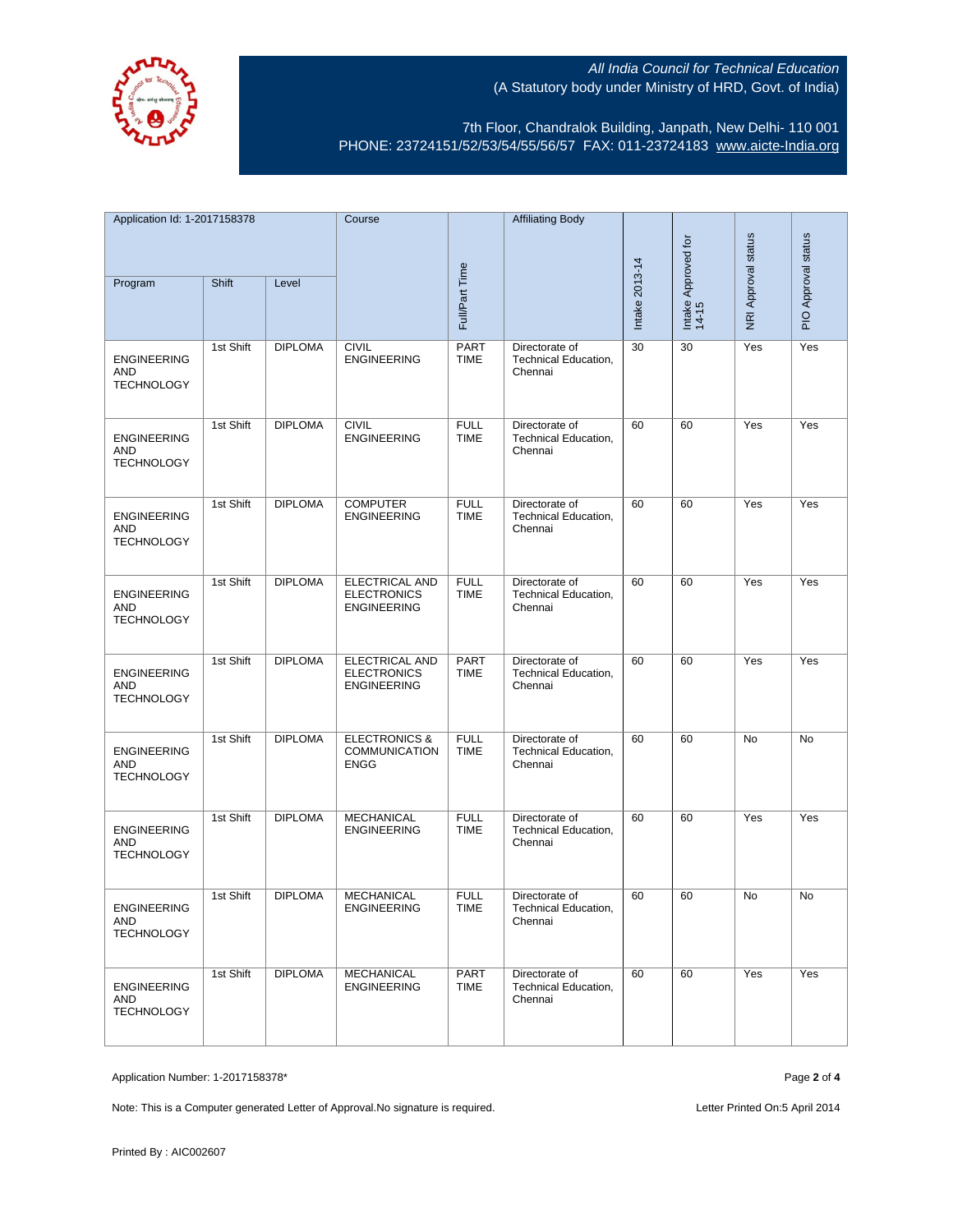

7th Floor, Chandralok Building, Janpath, New Delhi- 110 001 PHONE: 23724151/52/53/54/55/56/57 FAX: 011-23724183 [www.aicte-India.org](http://www.aicte-india.org/)

| Application Id: 1-2017158378                          |           | Course         |                                                                 | <b>Affiliating Body</b>    |                                                   |                |                              |                     |                     |
|-------------------------------------------------------|-----------|----------------|-----------------------------------------------------------------|----------------------------|---------------------------------------------------|----------------|------------------------------|---------------------|---------------------|
|                                                       |           |                |                                                                 |                            |                                                   |                |                              |                     |                     |
| Program                                               | Shift     | Level          |                                                                 | Full/Part Time             |                                                   | Intake 2013-14 | Intake Approved for<br>14-15 | NRI Approval status | PIO Approval status |
| <b>ENGINEERING</b><br><b>AND</b><br><b>TECHNOLOGY</b> | 1st Shift | <b>DIPLOMA</b> | <b>PRODUCTION</b><br><b>ENGINEERING</b>                         | <b>FULL</b><br><b>TIME</b> | Directorate of<br>Technical Education,<br>Chennai | 60             | 60                           | Yes                 | Yes                 |
| <b>ENGINEERING</b><br><b>AND</b><br><b>TECHNOLOGY</b> | 2nd Shift | <b>DIPLOMA</b> | <b>CIVIL</b><br><b>ENGINEERING</b>                              | <b>FULL</b><br><b>TIME</b> | Directorate of<br>Technical Education,<br>Chennai | 60             | 60                           | Yes                 | Yes                 |
| <b>ENGINEERING</b><br><b>AND</b><br><b>TECHNOLOGY</b> | 2nd Shift | <b>DIPLOMA</b> | ELECTRICAL AND<br><b>ELECTRONICS</b><br><b>ENGINEERING</b>      | <b>FULL</b><br><b>TIME</b> | Directorate of<br>Technical Education,<br>Chennai | 60             | 60                           | Yes                 | Yes                 |
| <b>ENGINEERING</b><br><b>AND</b><br><b>TECHNOLOGY</b> | 2nd Shift | <b>DIPLOMA</b> | <b>ELECTRONICS &amp;</b><br><b>COMMUNICATION</b><br><b>ENGG</b> | <b>FULL</b><br><b>TIME</b> | Directorate of<br>Technical Education,<br>Chennai | 60             | 60                           | Yes                 | Yes                 |
| <b>ENGINEERING</b><br><b>AND</b><br><b>TECHNOLOGY</b> | 2nd Shift | <b>DIPLOMA</b> | <b>MECHANICAL</b><br><b>ENGINEERING</b>                         | <b>FULL</b><br><b>TIME</b> | Directorate of<br>Technical Education,<br>Chennai | 60             | 60                           | Yes                 | Yes                 |

• Validity of the course details may be verified at www.aicte-india.org>departments>approvals

The above mentioned approval is subject to the condition that GOVERNMENT POLYTECHNIC COLLEGE shall follow and adhere to the Regulations, guidelines and directions issued by AICTE from time to time and the undertaking / affidavit given by the institution along with the application submitted by the institution on portal.

In case of any differences in content in this Computer generated Extension of Approval Letter, the content/information as approved by the Executive Council / General Council as available on the record of AICTE shall be final and binding.

Note: This is a Computer generated Letter of Approval.No signature is required. <br>
Note: This is a Computer generated Letter of Approval.No signature is required.